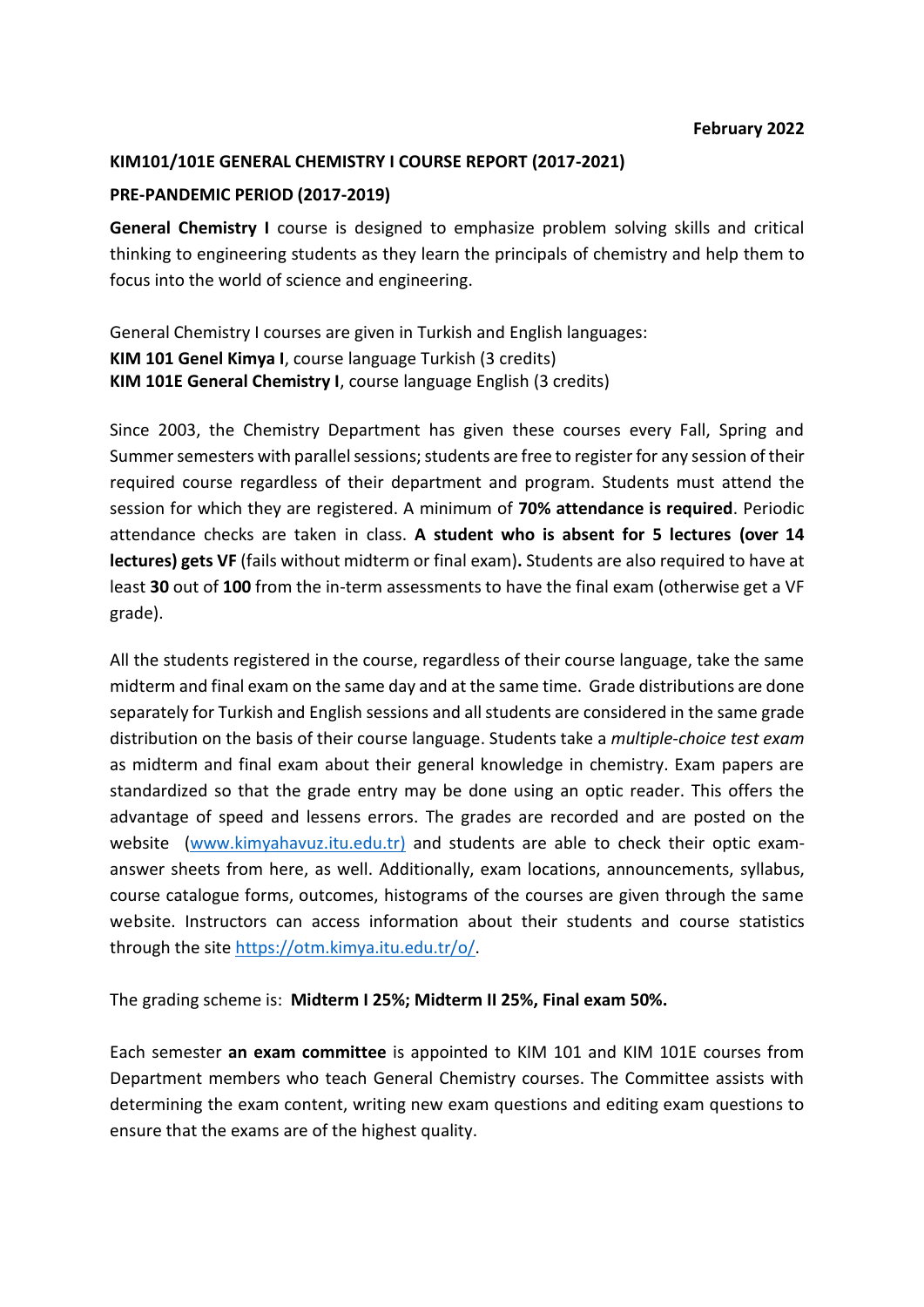Each semester **a course coordinator** is also appointed to KIM 101 and KIM 101E courses. Course coordinator is responsible for planning and coordinating the delivery of the Course and for ensuring an appropriate assessment with the Head of the Department, who has the final responsibility. The coordinator is also responsible of organizing and grading the exam papers. At the beginning of each semester, a meeting for all KIM 101 and KIM 101E instructors is arranged by the course coordinator. Important points (related with the syllabus, the attendance to the courses, the use of legal website of the textbook, etc.) are considered and given to the attention of the instructors. Discussions on these points help General Chemistry Course Instructors for useful and reasonable ideas for the next semester.

Each year over 3000-3500 freshmen attend these courses.

For student queries, a 2-hour "office- hour" period is allocated by the course instructors. This is announced in the lectures and also is indicated on a weekly course schedule hung on instructor's office door.

In **Table 1** and **Table 2**, averages of the grades for KIM 101 and KIM 101E sections are given for the last 5 terms *before pandemia* (2017-2019).

|                  | Midterm I | Midterm II | <b>Final</b> | General |
|------------------|-----------|------------|--------------|---------|
|                  |           |            | exam         | Average |
| 2017/2018 Fall*  | 61        |            | 49,8         | 54,28   |
| 2017/2018 Spring | 59,1      | 42,5       | 39,55        | 45,18   |
| 2018/2019 Fall   | 63,2      | 52,55      | 46,65        | 52,26   |
| 2018/2019 Spring | 55,6      | 48,4       | 42,85        | 47,43   |
| 2019/2020 Fall   | 63,2      | 53,1       | 50,00        | 54,08   |

**Table 1. Averages for KIM 101 sections** (points are given over 100)

\* Grading scheme for this term was Midterm 40%, Final exam 60%

| Table 2. Averages for KIM 101E sections (points are given over 100) |  |
|---------------------------------------------------------------------|--|
|---------------------------------------------------------------------|--|

|                  | Midterm I | Midterm II | <b>Final</b> | General |
|------------------|-----------|------------|--------------|---------|
|                  |           |            | exam         | Average |
| 2017/2018 Fall*  | 52,29     | $- -$      | 43,6         | 47,08   |
| 2017/2018 Spring | 59,9      | 41,65      | 41,15        | 45,96   |
| 2018/2019 Fall   | 59,8      | 49,55      | 43,7         | 49,19   |
| 2018/2019 Spring | 57,25     | 47,25      | 44,35        | 48,3    |
| 2019/2020 Fall   | 56,5      | 46,35      | 43,75        | 47,59   |

\* Grading scheme for this term was Midterm 40%, Final exam 60%

As could be noticed from the given Tables, there is a significant difference in grade averages between English and Turkish sessions, Turkish ones being higher. The students still have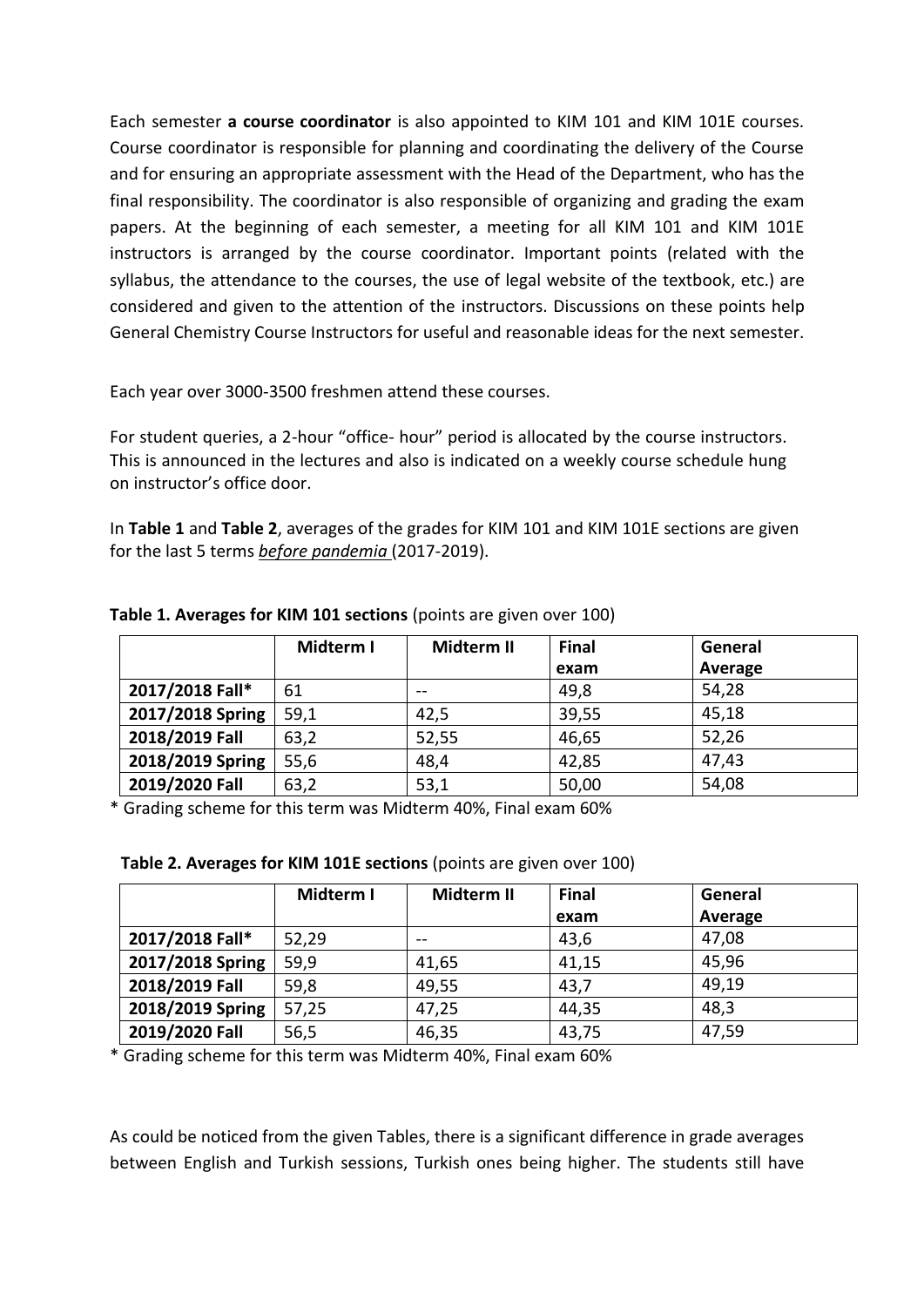difficulties in following the English courses and understanding the questions asked in the exams. This problem seems to be encountered almost in all courses especially in the first years and has to be solved university-wide.

# **KIM101/101E COURSES IN "PANDEMIC" PERIOD (2020-2021)**

On 11 March 2020, COVID-19 outbreak was declared as a "pandemic" and all countries were called to take immediate actions to reduce the transmission of the disease to save lives. All over the world, this led to a sudden shift to "distance education".

Istanbul Technical University, being sensitive, to protect the health of the students, faculty members and administrative staff, decided to conduct education at undergraduate and graduate levels by the "distance learning" method in 2020-2021, under pandemic conditions.

ITU already had a large-scale, web-based electronic learning platform called "**Ninova**" (ninova.itu.edu.tr). It is an electronic learning and teaching resource making education very quick and easy, providing many facilities to instructors and students like messaging; publishing announcements, assignments, events or notes; accessing courseware content and resources at any time and place.

As soon, a new licensed platform, **"Zoom"** (https://zoom.us/) was also implemented in distance education by ITU. Zoom is a multi-platform meeting solution with a cloud platform for video and audio conferencing, collaboration, chats and webinars and can be used across computers (e.g., desktops, laptops), mobile devices and phones. Its features like chatting, screen sharing, annotating, whiteboard, polling, breakout rooms, raising the hand, and managing participants, help instructors in creating virtual classrooms. One can see every person in the session at once through gallery view and meetings can be recorded as well.

All the students and instructors were immediately supported by websites, videos, pdf files and e-mails explaining the steps and the use of **Ninova** and **Zoom** Platforms, thus a quick adaption to online education was actualized.

In a very short time, on 6 April 2020, distance education started through these two platforms (Ninova and Zoom) without problems and has been carried out successfully in 2020 and 2021 (and since then, today, still in a hybrid manner).

Lectures were conducted in a synchronous way, which the instructors and students are found in an electronic environment (such as video conferencing, namely Zoom platform) simultaneously and the course is handled interactively.

All the lectures were recorded and records were available for students on Ninova without time constraint during the term. Students were also provided by lecture notes, support materials and resources through uploaded documents on Ninova, in class files of the course they are registered.

New type of education, namely "distance education" surely brought along new issues to be discussed and determined especially for in-term assessments, midterm and final exams and grade evaluations. Efforts were made in order to have the least negative influence on the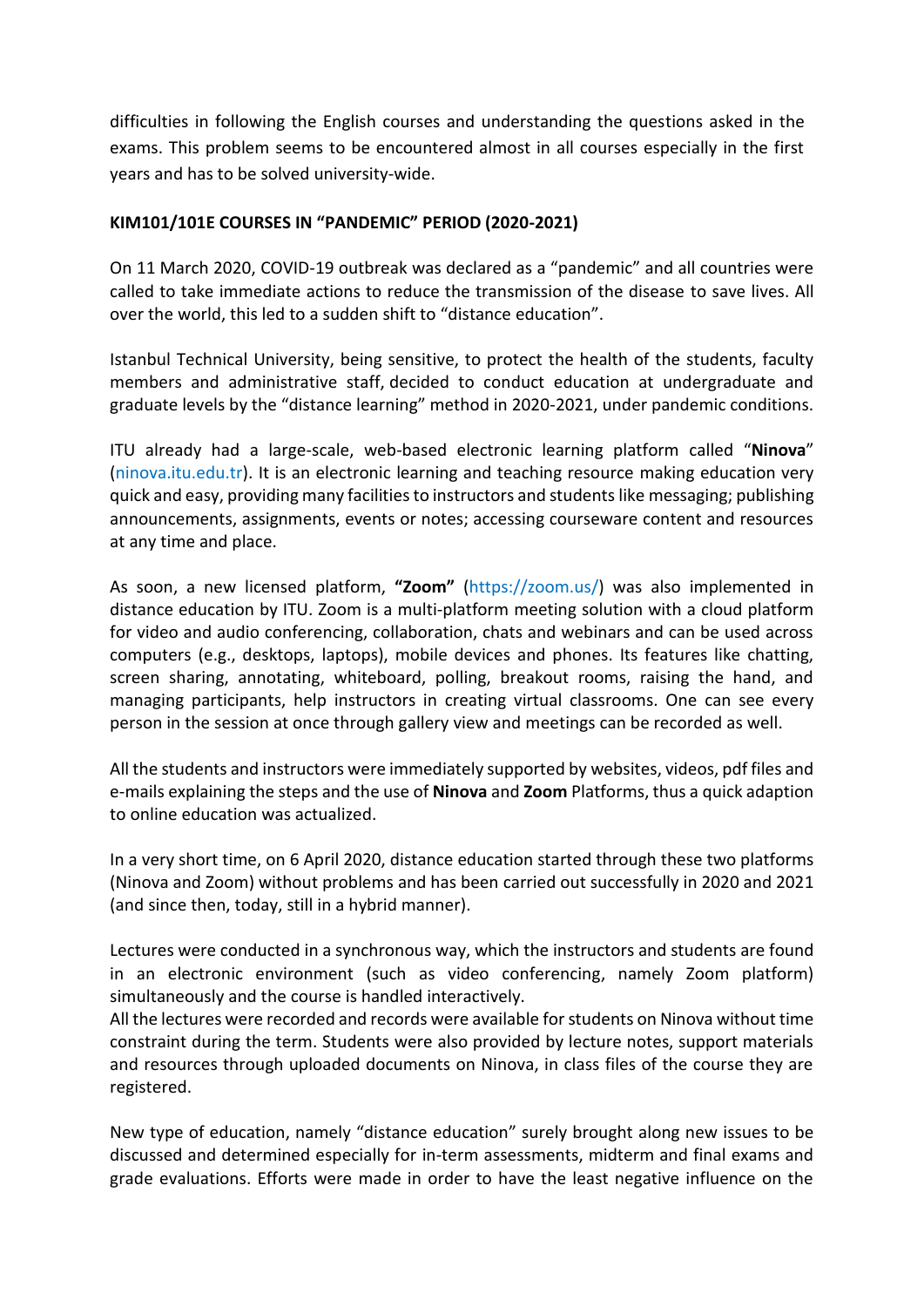success of the students and also to ensure the quality and the fairness in all manners and fields.

The Distance Education Procedures-Principles were updated by ITU Senate in the context of the "Distance Education Procedures and Principles" of The Council of Higher Education (YÖK) [\(https://www.yok.gov.tr/Documents/Kurumsal/egitim\\_ogretim\\_dairesi/Uzaktan\\_ogretim/yu](https://www.yok.gov.tr/Documents/Kurumsal/egitim_ogretim_dairesi/Uzaktan_ogretim/yuksekogretim_kurumlarinda_uzaktan_ogretime_iliskin_usul_ve_esaslar.pdf) ksekogretim kurumlarinda uzaktan ogretime iliskin usul ve esaslar.pdf).

In this frame, an attendance requirement was not applied in the courses and in-term assessments were increased by adding homeworks and the final exam was limited to 40%. Students should have at least 30 out of 100 from the in-term assessments to take the final exam (otherwise, VF).

As a summary, "Grading Scheme" was established as follows:

# *2019-2020 Spring (when pandemia just started)*

- Midterm, 25% (face to face)
- Final Exam, 75% (online)

## *2020-2021 Fall* / *2020-2021 Spring (All online)*

- Midterm, 40%
- Final Exam, 40%
- 2 Homeworks, 20% (each contributing 10%)

Midterm and final exams were conducted online as "multiple-choice test exams" by the use of licensed "**WitWiser**" platform [\(https://witwiser.io\)](https://witwiser.io/) that offers online assessment design and remote proctoring solutions. In the frame of distance education procedures and principles announced by The Council of Higher Education (YÖK), on the basis of "transparency, auditability and exam security measures", to the extent of legislations, students were asked to open their cameras during the exam and exam durations were recorded and watched later on by research and teaching assistants.

Following terms, a new platform "**ITU Ayva**" ([https://ayva.itu.edu.tr\)](https://ayva.itu.edu.tr/) was introduced by ITU Information Technology (IT) Department for online exams. It is a quick, safe and user friendly platform for students and instructors.

Students having power and internet outages or connection problems, or suffering from any health issues or Covid-19 disease were subjected to online make-up exams equivalent to the exams they missed.

All exam grades were recorded and were posted to the websites in use [\(www.kimya.itu.edu.tr](http://www.kimya.itu.edu.tr/) or www.kimyahavuz.itu.edu.t[r\)](http://www.kimya.itu.edu.tr/) in a very short time after the exams.

In **Table 3** and **Table 4**, averages of the grades for KIM 101 and KIM 101E sections are given for the last 3 terms *during pandemia* (2020-2021).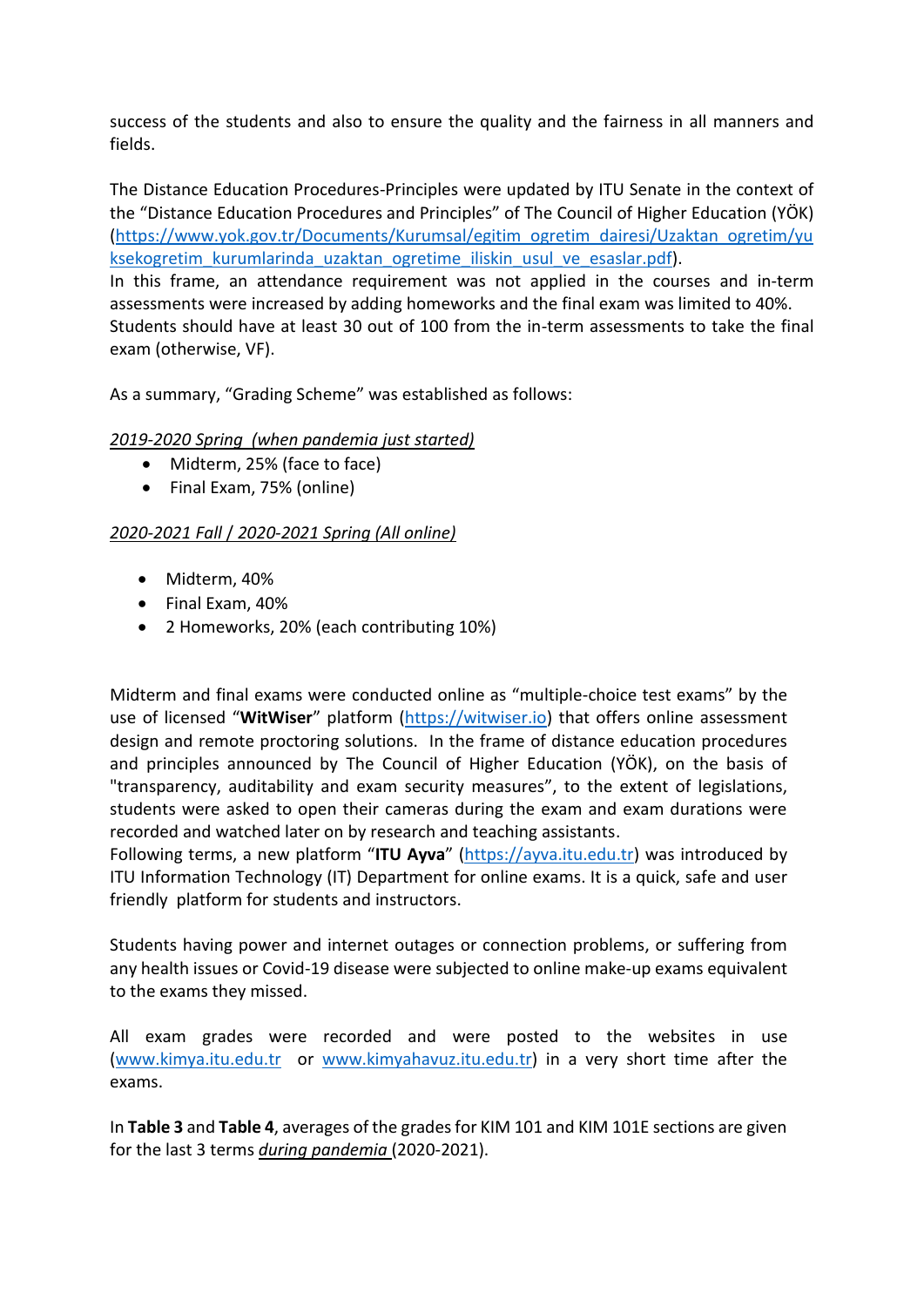|                    | Midterm | <b>Final Exam</b> | <b>General Average</b> |
|--------------------|---------|-------------------|------------------------|
| 2019/2020 Spring*  | 58.25   | 37.14             | 42.42                  |
| 2020/2021 Fall**   | 60.84   | 45.61             | 42.58                  |
| 2020/2021 Spring** | 63.9    | 48.97             | 59,78                  |

**Table 3. Averages for KIM 101 sections in distance-learning terms** (points are over 100)

\*Midterm exam was performed face-to-face and final exam was performed online via Witwiser.

\*\* Midterm and final exams were performed via ITU-Ayva online exam platform.

|  | Table 4. Averages for KIM 101E sections in distance-learning terms (points are over 100) |  |  |
|--|------------------------------------------------------------------------------------------|--|--|
|--|------------------------------------------------------------------------------------------|--|--|

|                    | Midterm | <b>Final Exam</b> | <b>General Average</b> |
|--------------------|---------|-------------------|------------------------|
| 2019/2020 Spring*  | 61.8    | 38.57             | 44.38                  |
| 2020/2021 Fall**   | 55.48   | 51.98             | 42.98                  |
| 2020/2021 Spring** | 66.48   | 52.92             | 62,8                   |

\*Midterm exam was performed face-to-face and final exam was performed online via Witwiser.

\*\* Midterm and final exams were performed via ITU-Ayva online exam platform.

At the end of each semester a "**Course Satisfaction Survey**" is conducted on students by ITU Coordination Office of Quality [\(https://kalite.itu.edu.tr/en/\)](https://kalite.itu.edu.tr/en/) to evaluate the contentment for all courses so that the instructors can reorganize their courses in the light of the survey outcomes and the university can make the right decisions in the field of education. Survey results are analyzed and are sent to course instructors via e-mail. Participations in surveys are unfortunately low (~5 % of the students). Students should be encouraged more and the importance of these surveys should be explained better.

A "**Distance Learning Satisfaction Survey**" was also conducted on students in order to value distance-learning activities done in 2020-2021 academic years. An Evaluation Report was prepared with the results obtained through this survey and is available on the website [\(https://kalite.itu.edu.tr/en/\)](https://kalite.itu.edu.tr/en/).

#### **KIM101/101E COURSES—2021/2022 FALL SEMESTER**

Under pandemic circumstances, according to the decisions taken by The Council of Higher Education (YÖK) and ITU Senate, education is conducted face-to-face. Registered students are divided into subgroups (according to the lecture hall capacities and student numbers) and they follow the courses face-to-face alternately (following the mask, distance and hygiene rules). Simultaneously, the course is broadcasted online via Zoom platform. Courses are recorded and students can access their course records from Ninova regardless of their subgroups. They can watch the records (without any time and date constraint) during the term whenever and wherever they wish.

The midterm and final exams are multiple choice tests and are conducted face-to-face. Grades are posted to [www.kimyahavuz.itu.edu.tr](http://www.kimyahavuz.itu.edu.tr/) website as usual shortly after the exams.

Grading scheme is:

- Midterm Exam, 40%
- 2 Homeworks, total 20% (each 10%)
- Final Exam, 40%